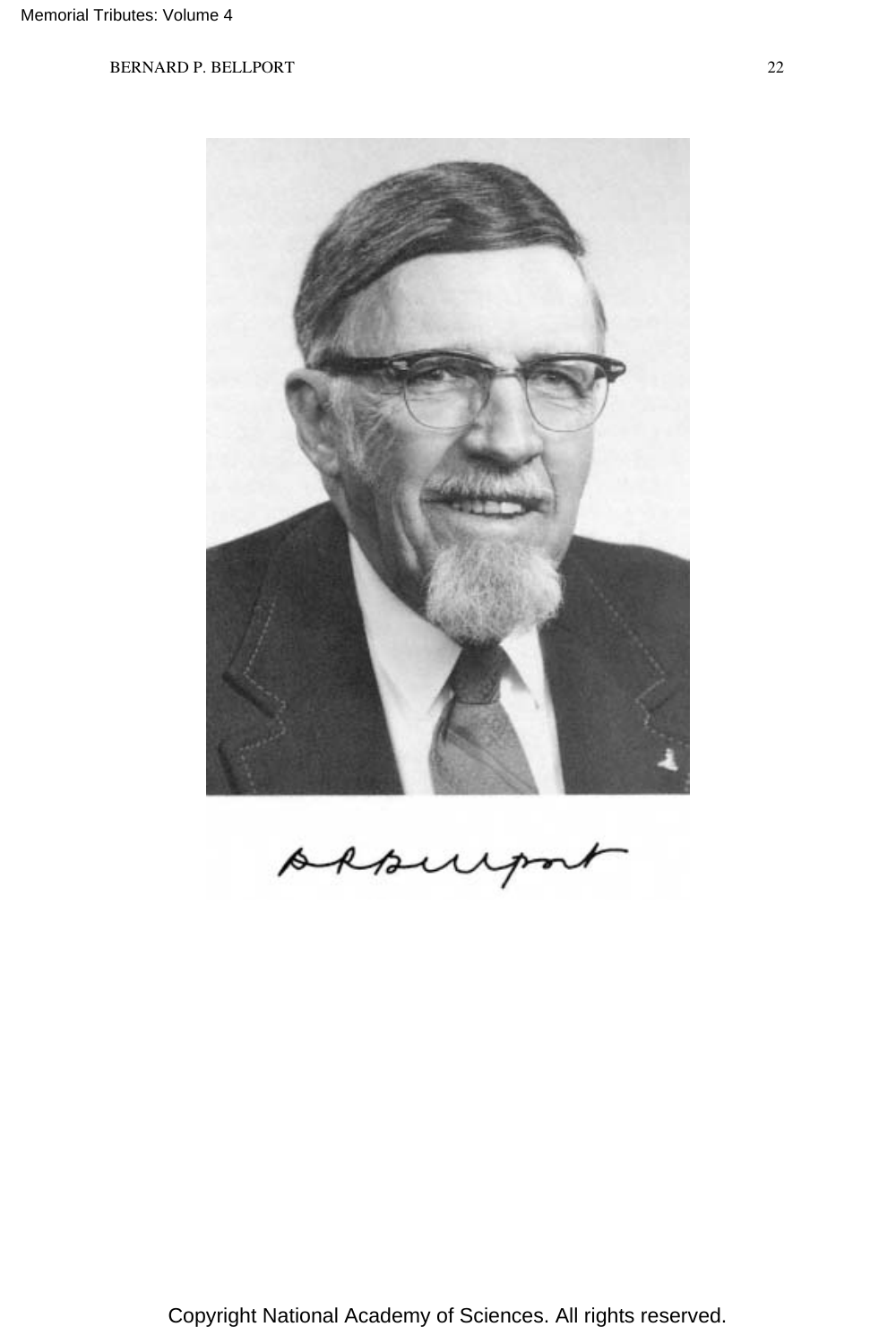# **Bernard P. Bellport**

#### 1907-1987

#### By J. Donovan Jacobs

Bernard Philip Bellport had been a member of the National Academy of Engineering (NAE) for seventeen years at the time of this death on October 3, 1987. His participation in development of American water resources is an important chapter in the engineering saga "Reclaiming the West." Here are some memories of the man, as recalled by friends who knew him well. Because he always preferred to be addressed simply as "Barney", that habit will not here be broken.

Barney entered this world May 25, 1907, in the small town of LaCrosse, Kansas. His father, also Bernard P., passed away while Barney was an infant. When the child became eight, his mother, Louise, packed their belongings and with her son traveled westward to a new home in Merced, California.

The lad attended grammar school in Merced and high school in Palo Alto. After high school, Barney matriculated in Polytechnic College of Engineering in Oakland. He graduated from Polytechnic in 1927 with a B.S. in mining engineering. Shortly thereafter he was hired by St. Joseph Lead Company as assistant engineer-geologist. He did underground exploration work for them until the mines succumbed to the great depression in 1931. His mining career had been brief but productive. He had learned the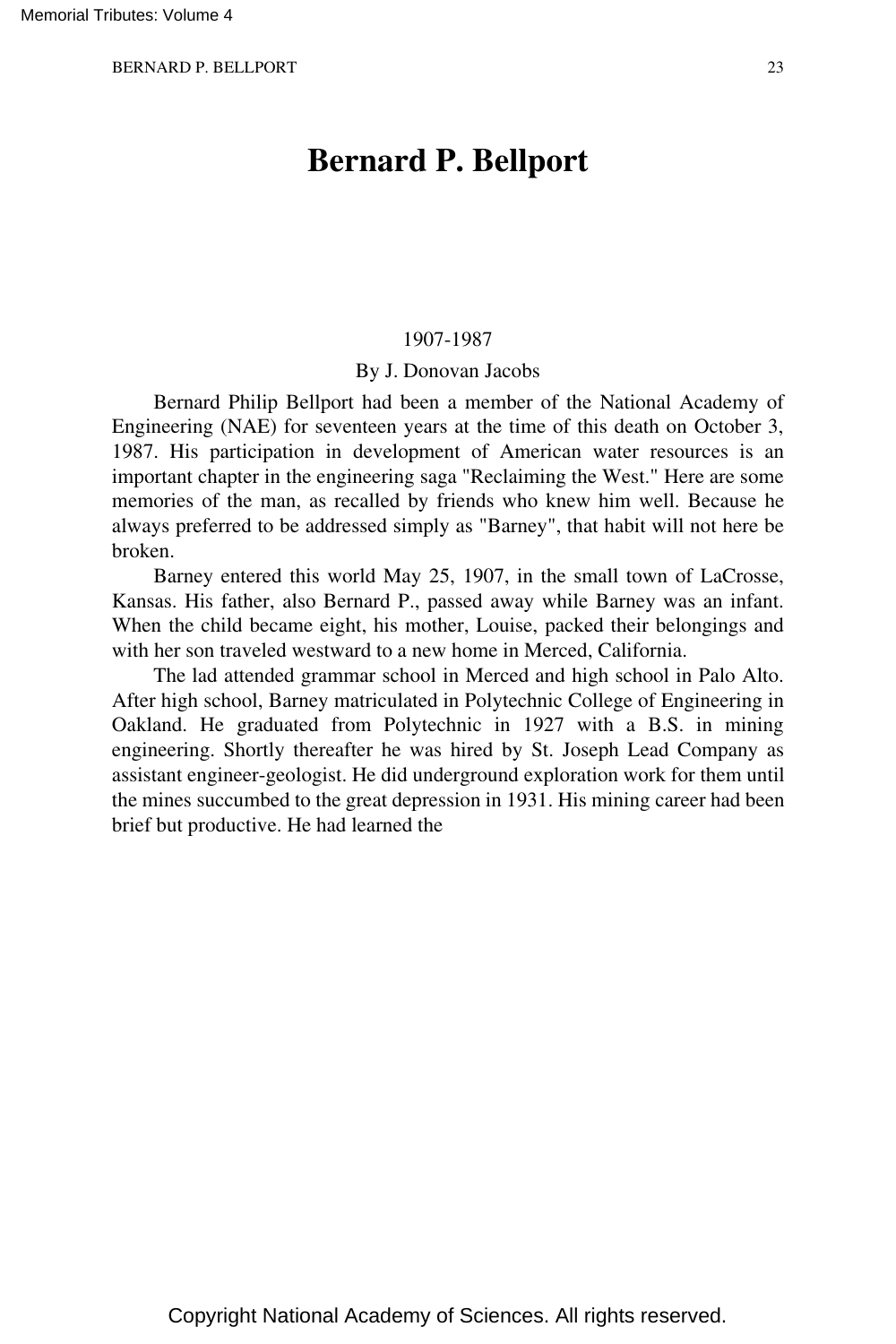practicalities of underground operations and had acquired a colorful vocabulary.

Disregarding the depression, Barney succeeded in selling himself as a civil engineer to Phoenix Utility Company that was laying natural gas lines in Butte and Helena for Montana Power Company. When the pipe lines were completed, he rustled a field engineering job with Montana Highway Department. He worked for the state until 1935 when a depleted treasury forced the department to cancel dozens of contracts and lay off hundreds of manual and technical employees, including Engineer Bellport.

During the following months, Barney learned a lot about hardship caused by economic collapse. Further employment prospects in Montana were bleak, so he packed his wife and baby daughter into the old car and headed back to California where, at least, winter heating bills were lower. Home again, he picked up whatever odd jobs came his way, and took a government civil service examination for junior engineer. Early in 1936 Barney was notified by the U.S. Department of the Interior, Bureau of Reclamation, that a transitman position was available in Antioch. He grabbed it.

Antioch was headquarters for the Bureau's California Canal Division. During seven years there, Barney climbed the ladder from surveyor to director of all office engineering for three major projects: Contra Costa and Delta Mendota Canal, Delta Cross Canal, and Tracy Pumping Plant. In 1952 he was promoted to construction engineer in charge of all operations on the Solano project.

In 1957 Barney became director of the Bureau's Region 2, headquartered in Sacramento. There he was responsible for direction and execution of an integrated program for beneficial use of water within a region that enveloped a major portion of California plus contiguous areas in Nevada and southern Oregon. After two years in Sacramento, Bellport was summoned to Denver to become deputy to Chief Engineer Grant Bloodgood.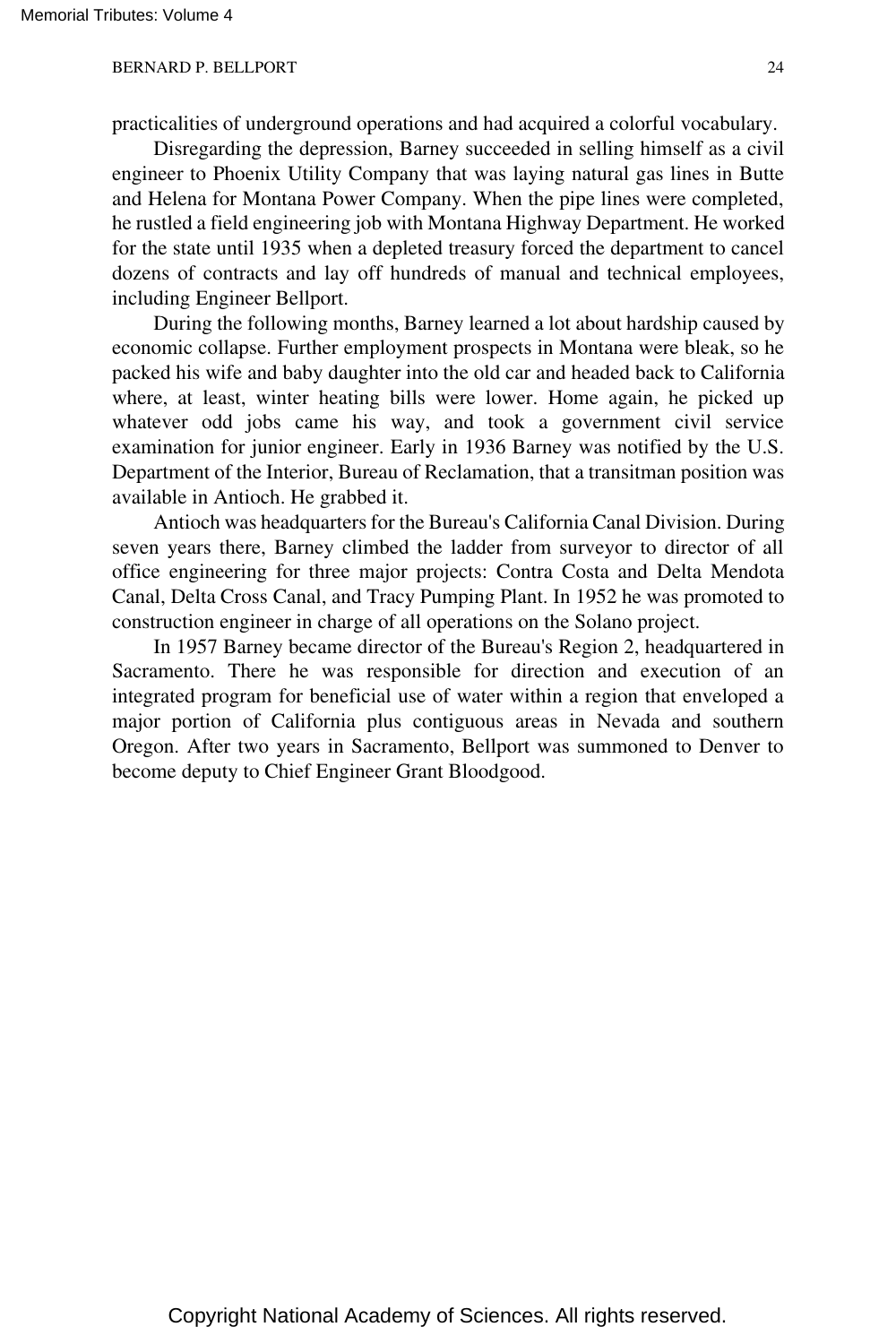When Bloodgood retired in 1963, Bellport succeeded him as chief engineer of the U.S. Bureau of Reclamation. In this position he had jurisdiction over design, administration, and construction of Bureau projects in seventeen western states and Alaska. Approximately five thousand technical employees served under him. Outstanding examples in a long list of Bellport-administered projects include Morrow Point Dam in Colorado, the highest double-curvature thin-arch dam in the United States; Third Power Project at Grand Coulee Dam, eventually to become the world's largest single power facility; Monticello concrete arch dam in California; San Luis earth dam in California; Glen Canyon and Flaming Gorge Dams on the Colorado River; and joint development of Intertie, the nation's first and the world's longest extra-high-voltage direct current power line.

Barney possessed an uncanny ability to sort out competent employees and assign them to adaptable jobs. He thrived on hard work and, in that respect, set a good example for his associates. Denver office hours began at 7:30 A.M. but Barney usually arrived at 6:30. He had found that he could accomplish more in that one morning hour than in any three hours during the normal day.

Ever an advocate of innovation, Barney strove to encourage inventiveness among his designers. His frequent admonition, "Forget the way grandpa did it. Let's do it better!" inspired the appearance of surreptitious signs in the drafting rooms like "Hell with grandpa!" On the wall in Barney's private office hung a picture of a turtle under locomotion. The sign beneath it read, ''He makes progress only when he sticks his neck out."

Although his official hitching post was in Denver, the chief engineer made frequent trips to visit field operations. Barney's wife, Mabe (for Maybelle), accompanied him on many of these jaunts. She was enthusiastically interested in construction and asked so many questions that many of the staff believed that she too was an engineer.

As time permitted, Bellport would carefully review the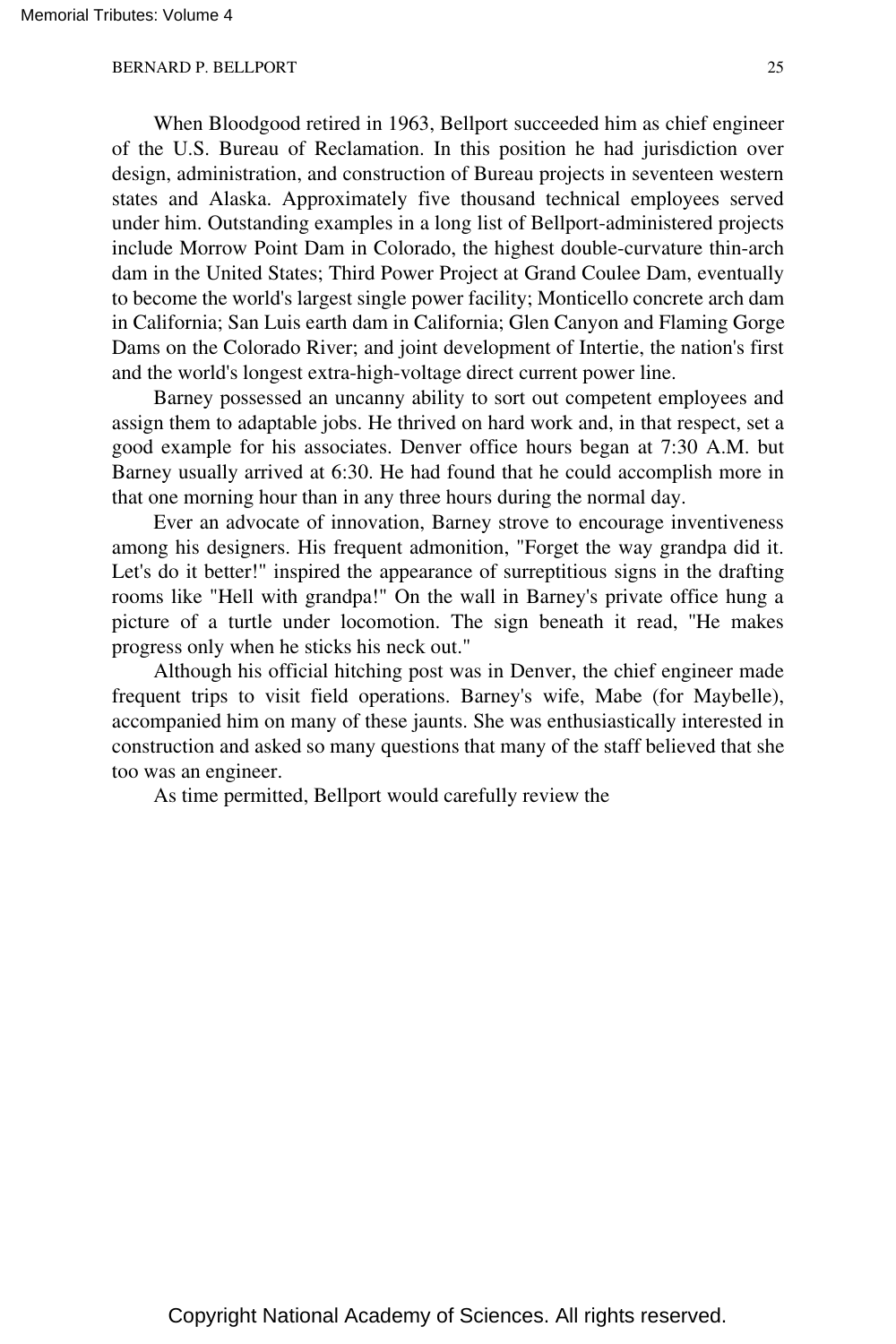work output of his staff. From his breast pocket always protruded a large redtipped felt pen. A vivid red question mark on a drawing or document was recognized by all as a signal saying, "Will the originator please come in and explain?" His critiques, however, were usually sprinkled with wry humor to make them palatable.

Barney Bellport was a popular boss, respected and liked by Bureau employees. That admiration was shared by most contractors on Bureau jobs. He advocated fair and reasonable specifications and equitable compensation, and believed that lower costs resulted from a healthy contracting industry. Nevertheless, he carefully guarded the interests of his employer, the government, and its taxpayers. He made friends among union officials by promoting fair working agreements and job safety.

On the other hand, the chiefs job was not all sweetness and goodwill. Political harassment was an inescapable annoyance. In our democracy, public disputes over water rights are bound to occur and be dropped into the laps of Washington politicians. Bellport's office was an interface between political controversy and physical accomplishment. His unbroken service through three federal administrations speaks well for his diplomatic skills.

Barney managed to spare time from his Bureau commitments to engage in extracurricular efforts as long as they were in the interest of better engineering. His committee involvement included memberships on the National Research Council's (NRC) Committee on Rapid Excavation; the NRC U.S. National Committee on Tunneling Technology; the U.S. Committee on Large Dams; the U.S. Committee on Irrigation, Drainage and Flood Control; and the Colorado State Research Advisory Committee. He was past president of the Colorado Chapter of American Society of Civil Engineers. He authored more than seventy published articles or public presentations on technical subjects.

Of the many honors that came his way, Barney most cherished his membership in the National Academy of Engineering.